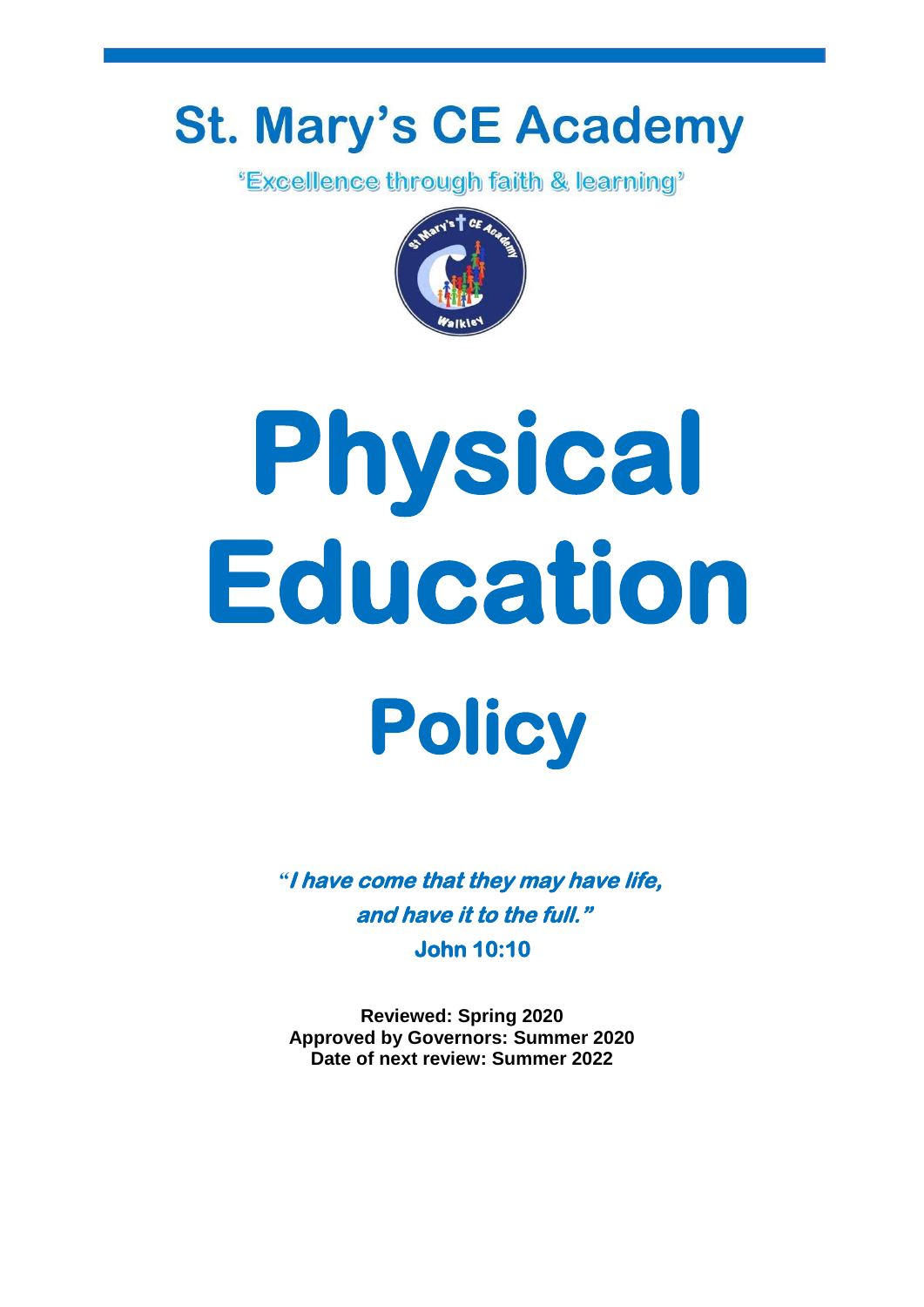### **Physical Education Policy**



#### **INTENT**

#### **Our School Vision & Vision for Physical Education**

At St Mary's Church of England Academy, we aim to provide a caring environment where every child can thrive and is supported to achieve their unique & amazing potential as a child of God. Our high standards of teaching and personalised learning are set within a broad, balanced and creative curriculum – a curriculum which is intended to prepare our learners to make a positive contribution towards society and enjoy future success.

#### **Our Vision for Physical Education**

Our vision for Physical Education and Sport is that every child should have the opportunity to take part in physical activity on a regular basis and become more physically confident and competent. We hope that, through all the sporting opportunities and physical activity we offer, the children will potentially develop a love and passion for sport and continue this into their later lives. We aim to provide the children with at least two hours of exciting PE lessons every week. We also intend to keep the children active every day, with at least 30 minutes of physical activity.

At St. Mary's, we work closely with the Arches School Sport Partnership. We strive to give as many children as possible the opportunity to compete in a variety of competitions and take part in sporting events. We also offer the children many opportunities to attend extra-curricular clubs, so that they have the chance to take part and excel in a broad range of activities. We hope that in doing so, the children will improve team work and collaboration, increase motivation and will improve overall academic performance.

It is also vital that we create sporting play leaders at St. Mary's. We aim to offer lots of children the opportunity to lead sporting activities, organise games and events and learn to lead by example. Physical Education and Sport are a proud part of St. Mary's and we hope that this enables our children to fulfil their lives, lead healthy, active lifestyles and reach their full potential in all areas.

#### **IMPLEMENTATION**

**Our Aims for Physical Education** - taken from the National Curriculum 2014.

A high-quality physical education curriculum inspires all pupils to succeed and excel in competitive sport and other physically-demanding activities. It should provide opportunities for pupils to become physically confident in a way which supports their health and fitness. Opportunities to compete in sport and other activities build character and help to embed values such as fairness and respect.

The national curriculum for physical education aims to ensure that all pupils: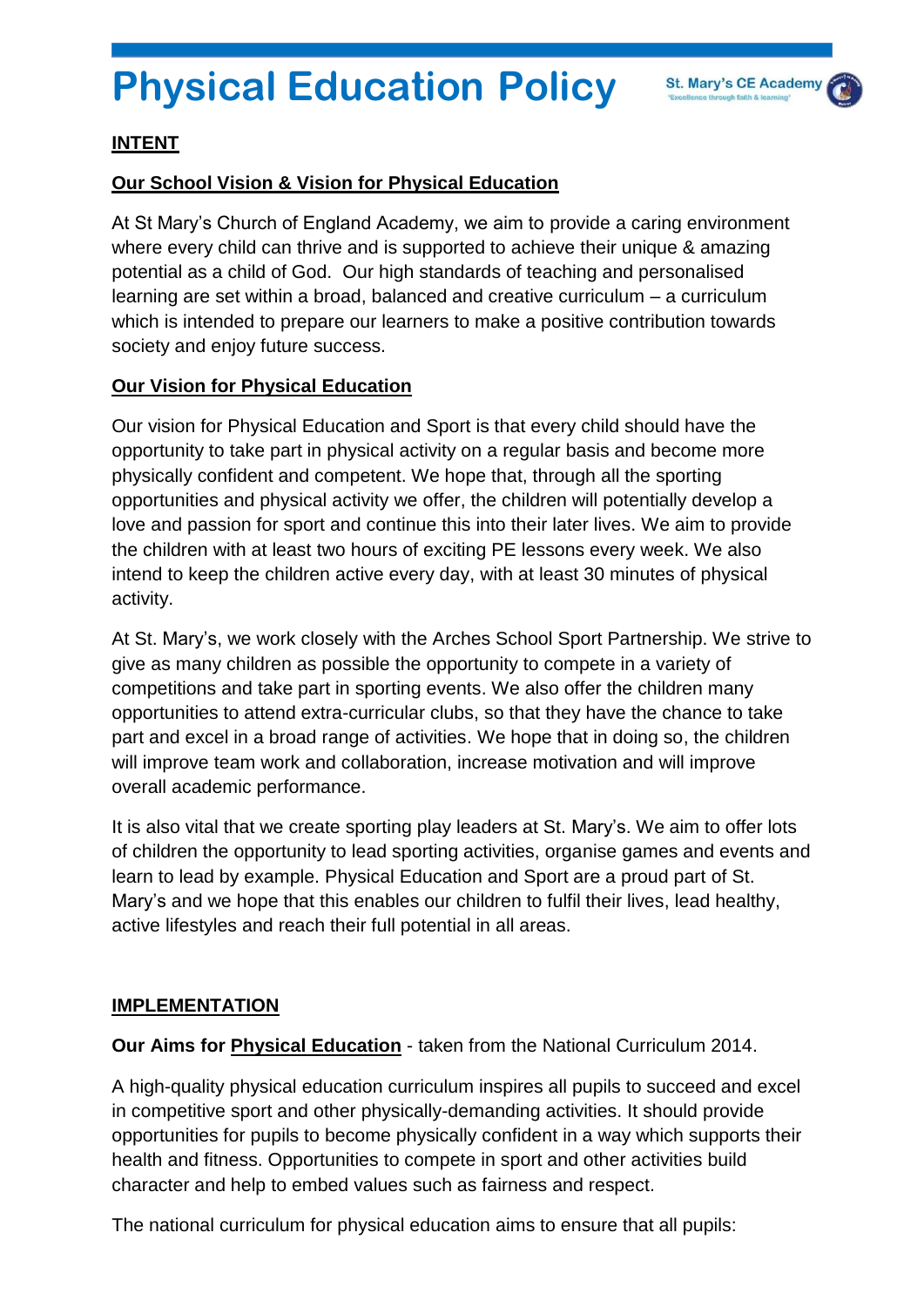- \* Develop competence to excel in a broad range of physical activities
- Are physically active for sustained periods of time
- **Engage in competitive sports and activities**
- **A** Lead healthy, active lives.

#### **Making use of our Locality and Wider Links**

As a school, St Mary's provides links to a number of local opportunities by targeting children with information around activities that they can take part in outside of school. We engage with outside providers coming in to school to offer taster sessions in a range of sports including: Judo, Cricket, Rugby and Karate. St Mary's buy into the local Forge Valley Cluster with the Arches School Sports Partnership, which provides an additional twelve opportunities for competition each year. We aim to keep competitive sport at the heart of school, providing more young people with the opportunity to compete and achieve their personal best.

#### **Assessment, Recording and Reporting**

Assessment, recording and reporting are important elements in ensuring that progression is made by all children in PE. Formative assessment takes place every lesson as teachers observe the children and take photographs and videos. Teachers use assessment sheets to record the progress of each child in their class against the skills which have been taught. Additionally, at the end of each unit, children selfassess their learning in their Learning Journey Passport. Summative assessment takes place each term. Teachers make judgements as to whether a child is working towards, has met or has exceeded the expectations for their year group. Data is then analysed to determine who requires targeting.

#### **Primary PE and the Sports Premium**

At St Mary's we make use of the Sports Premium by making additional and sustainable improvements to the quality of PE. We develop and add to the activities the school already offers and make improvements that will benefit pupils joining the school in future years.

St Mary's have allocated previous funding to support specific initiatives across the school, to support the curriculum and also to provide extracurricular and community opportunities to pupils. We continue to buy into the Arches School Sport Partnership to allow for a wider range of opportunities for pupils, staff and school as a whole. The funding also supports and involves least active children by running and extending sports clubs.

#### **School Swimming and Water Safety**

Swimming takes place in Year 4 for a block of 18 weeks at Ponds Forge. We support pupils who do not reach the National Curriculum standards for swimming. These children are provided with additional booster lessons.

The Year 4 teacher and staff who attend swimming lessons are provided with guidance on their roles and responsibilities.

#### **Equal Opportunities**

In accordance with the school's Equal Opportunities Policy', all pupils regardless of gender, cultural heritage, race, colour, nationality, ethnic origin, religion or special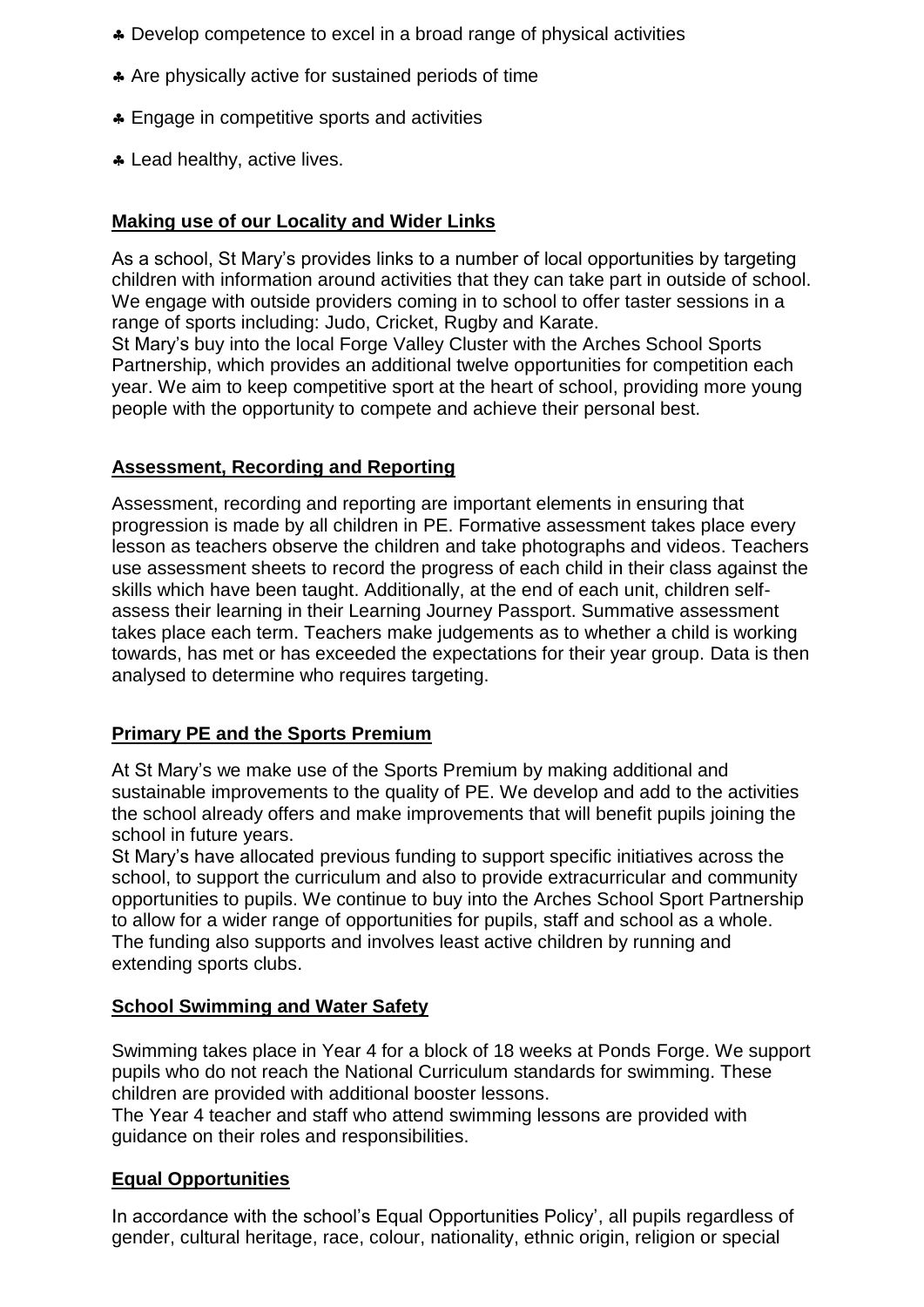needs, will be given the opportunity to experience and acquire skills according to the National Curriculum. We should aim to create an environment in which all children learn to respect and value each other and each other's interests. Differentiation will be embedded into each lesson to ensure that all children are supported and challenged.

#### **The Role of the PE Leader**

The PE Leader is responsible for the development and monitoring of the PE curriculum. She provides staff with a curriculum map, so that throughout the year there is a full coverage of skills and sports being taught. She also provides staff with the appropriate planning and assessment for their unit, which can be adapted as necessary. The PE Leader is responsible for updating the School's Policy and Action Plan in line with the School Development Plan. She assists staff by carrying out questionnaires to identify strengths and areas which require more support. The PE Leader also ensures that staff are provided with opportunities for CPD and support with their teaching. She is also responsible for co-ordinating staff requests for resources and monitoring and maintaining the condition and availability of resources. The PE Leader observes practice and monitors levels of achievement in the subject.

#### **PE Lessons**

St Mary's have a curriculum map in place which covers a range of areas from the National Curriculum and is delivered in a range of different settings within school. All children in school receive two hours of PE each week. They are taught one hour of indoor and one hour of outdoor PE lessons (weather permitting) and will cover a broad range of topic areas throughout their time at the school.

#### **Health and Safety**

If, due to wet weather or dangerous conditions lessons are unable to be taught outdoors, lessons will be switched to indoors. The decision to switch lessons to indoors will remain with the teacher responsible for that lesson. Whenever possible the lesson content should be maintained. If this is not possible, another practical activity should be undertaken, for example, Go Noodle, Cosmic Kids, Just Dance. Risk assessments must also be carried out when using equipment such as the climbing frame.

#### **Cross-curricular Links**

Cross-curricular links are incorporated within the teaching of PE.

**Literacy-** Speaking and Listening, Vocabulary **Mathematics-** Speed, Distance, Time, Height, Length **Science-** Health and Fitness, Healthy Eating, The Human Body, Electricity, Animals, **Water Geography-** Rivers, Mountains, Seasons, Landscapes, Earth, Weather **Computing-** Stop Watches, Cameras **Music-** Rhythm, Tempo **History-** Toys from the past, The Gunpowder Plot, Dinosaurs, The Romans, WWll **RE-** Cultural Dances **PSHE/SMSC-** Teamwork, Independence, Collaboration, Empathy, Resilience, Aspiration, Creativity, Socialise, Resolve Conflict, Participate, Cooperate **Healthy Lifestyles-** Active Play/Lunchtimes, Active Lessons, Active Interventions, Active Homework, Active Travel, Active Environments **Mental Health-** Promote Health and Wellbeing, Achievement,